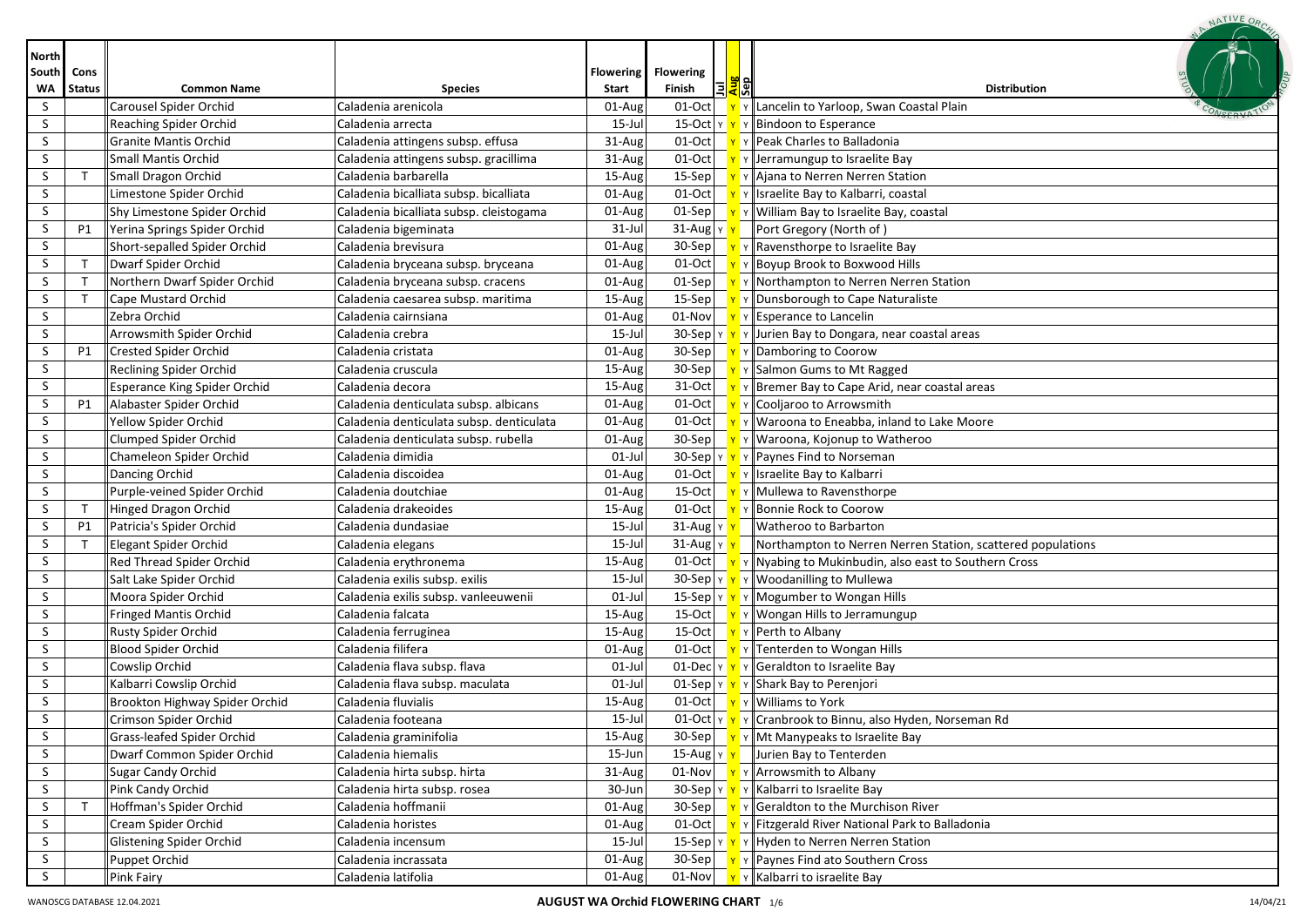| <b>North</b> |                |                                      |                                             |                  |                                   |                          |                                                                                                   |
|--------------|----------------|--------------------------------------|---------------------------------------------|------------------|-----------------------------------|--------------------------|---------------------------------------------------------------------------------------------------|
| South        | Cons           |                                      |                                             | <b>Flowering</b> | <b>Flowering</b>                  |                          |                                                                                                   |
| W٨           | <b>Status</b>  | <b>Common Name</b>                   | <b>Species</b>                              | <b>Start</b>     | Finish                            | 트 <mark>질</mark> 웨       | <b>Distribution</b>                                                                               |
| S            |                | Small-lipped White Spider Orchid     | Caladenia longicauda subsp. albella         | 01-Aug           | $15-$ Sep                         |                          | $\mathbf{v}$ Eneabba to Gingin, also near Wongan Hills to Mingenew                                |
| S.           |                | Daddy-long-legs White Spider Orchid  | Caladenia longicauda subsp. borealis        | $01$ -Jul        |                                   |                          | 30-Sep $\ v\ $ $\ v\ $ Cataby to the Murchison River                                              |
| S.           |                | <b>Esperance White Spider Orchid</b> | Caladenia longicauda subsp. crassa          | 01-Aug           | $01$ -Oct                         |                          | $\mathbf{v}$ $\mathbf{v}$ Cape Arid National Park to Jerramungup                                  |
| S.           |                | Stark White Spider Orchid            | Caladenia longicauda subsp. eminens         | 01-Aug           | $01-Oct$                          |                          | Y Moora to Esperance, most common Tenterden to Jerramungup                                        |
| S            | P1             | Island White Spider Orchid           | Caladenia longicauda subsp. insularis       | 01-Aug           | $30-Sep$                          |                          | $\mathbf{y}$ Y Esperance (East of)                                                                |
| S            |                | White Spider Orchid                  | Caladenia longicauda subsp. longicauda      | 01-Aug           | $31-Oct$                          |                          | $\mathbf{v}$ v Lancelin to south of Perth, Swan Coastal Plain, Perth to Albany, jarrah forest     |
| S            | <b>P2</b>      | Little White Spider Orchid           | Caladenia longicauda subsp. minima          | $31$ -Jul        | 31-Aug Y Y                        |                          | Yuna (SE of)                                                                                      |
| S            |                | Pallarup White Spider Orchid         | Caladenia longicauda subsp. 'Pallarup Rock' | 01-Aug           | $15$ -Oct                         |                          | $\mathbf{v}$ v Allocasuarina thickets around granite outcrops between Pallarup Rock and Mt Madden |
| S            |                | Rigid White Spider Orchid            | Caladenia longicauda subsp. rigidula        | 15-Aug           | $01-Oct$                          |                          | $\mathbf{v}$ $\mathbf{v}$ Ravensthorpe to Israelite Bay                                           |
| S            | P1             | Green-comb Spider Orchid             | Caladenia longifimbriata                    | 01-Aug           | $30-Sep$                          |                          | $\mathbf{v}$ $\mathbf{v}$ Jerramungup to Esperance                                                |
| S.           |                | <b>Blushing Spider Orchid</b>        | Caladenia lorea                             | 15-Aug           | $01-Oct$                          |                          | $\mathbf{v}$ $\mathbf{v}$ Yanchep to Leeman, also Capel area south of Bunbury                     |
| S.           |                | Leaping Spider Orchid                | Caladenia macrostylis                       | 01-Aug           | $01-Nov$                          |                          | Y Y Albany to Bindoon                                                                             |
| S            | $\mathsf{T}$   | Ballerina Orchid                     | Caladenia melanema                          | 01-Aug           | $15-Sep$                          |                          | Y Y Pingrup- Lake Grace area                                                                      |
| S.           |                | South Coast Spider Orchid            | Caladenia meridionalis                      | $01$ -Jul        | 15-Aug  γ <mark>۱</mark>          |                          | Augusta to Albany, coastal                                                                        |
| S            |                | Narrow-lipped Dragon Orchid          | Caladenia mesocera                          | 15-Aug           | $01-Oct$                          |                          | $\mathbf{v}$ Pingarup to Paynes Find                                                              |
| S.           |                | Western Wispy Spider Orchid          | Caladenia microchila                        | 15-Jul           |                                   |                          | 01-Oct $\ v\ $ $\ v\ $ Kondinin to Madura                                                         |
| S            | P <sub>2</sub> | Exotic Spider Orchid                 | Caladenia nivalis                           | 31-Aug           | $15-Oct$                          | $\vert \mathbf{y} \vert$ | Cape Naturaliste (South of)                                                                       |
| S            |                | Noble Spider Orchid                  | Caladenia nobilis                           | $01$ -Jul        |                                   |                          | 15-Oct Y Y Y Capel to Kalbarri                                                                    |
| S.           |                | Ruby Spider Orchid                   | Caladenia occidentalis                      | 01-Aug           | $15-$ Sep                         |                          | <mark>Y</mark> Y Bunbury to Arrowsmith                                                            |
| S.           |                | Dwarf Zebra Orchid                   | Caladenia pachychila                        | $31$ -Jul        |                                   |                          | 30-Sep   $\frac{1}{2}$ $\frac{1}{2}$ $\frac{1}{2}$ Nerren Nerren Station to Mt Ragged             |
| S.           |                | Ironcaps Spider Orchid               | Caladenia paradoxa                          | 01-Aug           | $01-Oct$                          |                          | $\mathbf{v}$ $\mathbf{v}$ Wubin to Norseman                                                       |
| S.           |                | Pendant Spider Orchid                | Caladenia pendens subsp. pendens            | 15-Aug           | $01-Oct$                          |                          | Y Y Wongan Hills to Walpole, also Mt Gibson area                                                  |
| S            | P <sub>2</sub> | Slender Sepaled Spider Orchid        | Caladenia perangusta                        | 30-Aug           | $01-Oct$                          |                          | $\mathbf{v}$ $\mathbf{v}$ Collie to Franklto                                                      |
| S.           |                | Rock Spider Orchid                   | Caladenia petrensis                         | $31$ -Jul        |                                   |                          | 30-Sep $\ v\ $ $\ v\ $ Canna to Paynes Find                                                       |
| S            | <b>P2</b>      | Yuna Spider Orchid                   | Caladenia pluvialis                         | 01-Aug           | $01-Sep$                          |                          | <u>v</u> y Yuna-Mullewa area east of Northampton                                                  |
| S            |                | Slender Spider Orchid                | Caladenia pulchra                           | 15-Aug           |                                   |                          | 01-Oct $\mathbf{v}$ $\mathbf{v}$ Pithara to Jerramungup                                           |
| S            |                | Drooping Spider Orchid               | Caladenia radialis                          | 01-Aug           | $01$ -Oct                         |                          | $\mathbf{y}$ $\mathbf{y}$ Northampton to Jerramungup                                              |
| S            |                | Perenjori Spider Orchid              | Caladenia remota subsp. parva               | 15-Jul           |                                   |                          | 15-Sep   $\frac{1}{\sqrt{2}}$ Y   Wubin to Perenjori                                              |
| S.           |                | Outback Spider Orchid                | Caladenia remota subsp. remota              | 15-Jul           |                                   |                          | 15-Sep $\ v\ $ $\ v\ $ Bonnie Rock to Eurardy Station                                             |
| S            |                | Pale Pink Fairy                      | Caladenia reptans subsp. impensa            | $01$ -Jul        | $31$ -Aug $\frac{1}{11}$          |                          | Geraldton to Eurardy Station, north of the Murchison River                                        |
| S            |                | Little Pink Fairy                    | Caladenia reptans subsp. reptans            | $01$ -Jul        |                                   |                          | $\overline{01\text{-}Oct}$ $\vert$ $\vert$ $\vert$ $\vert$ $\vert$ Northampton to Esperance       |
| S.           |                | Clown Orchid                         | Caladenia roei                              | 01-Aug           |                                   |                          | $\overline{01\text{-}Oct}$ $\overline{Y}$ $\overline{Y}$ Eurardy Station to Ravensthorpe          |
| S            |                | Banded Ironstone Spider Orchid       | Caladenia saxicola                          | $31$ -Jul        |                                   |                          | 01-Sep $\ v\ $ $\ v\ $ Diemals Station to Coolgardie                                              |
| S            |                | Sigmoid Spider Orchid                | Caladenia sigmoidea                         | $01$ -Jul        | $30-$ Sep $\frac{1}{x}$           |                          | $\mathbf{v}$ Mt Jackson to Mt Ragged                                                              |
| S            |                | Bindoon Spider Orchid                | Caladenia sp. 'Bindoon'                     | $15$ -Jul        | $31$ -Aug $\frac{\gamma}{\gamma}$ |                          | Bindoon - Wannamal area                                                                           |
| S            |                | Eborall's Spider Orchid              | Caladenia sp. 'Bulbarnet'                   | 15-Aug           | $30-$ Sep                         |                          | <mark>Y</mark> Y Moora to Mogumber                                                                |
| S            |                | Scrub Spider Orchid                  | Caladenia sp. 'east of Esperance'           | 01-Aug           | $31-Aug$                          |                          | Esperance to Cape Arid                                                                            |
| S.           |                | Kellerberrin Wispy Spider Orchid     | Caladenia sp. 'Kellerberrin'                | 15-Aug           | $15-Sep$                          |                          | Y Woodlands north of Kellerberrin                                                                 |
| S.           |                | Western Wheatbelt Spider Orchid      | Caladenia sp. 'western Wheatbelt'           | 01-Aug           | $30-Sep$                          |                          | $\mathbf{v}$ $\mathbf{v}$ Merredin to Corrigin                                                    |
| S            | P4             | Sandplain White Spider Orchid        | Caladenia speciosa                          | 15-Aug           | $15-Oct$                          |                          | $\mathbf{v}$ Mundijong to Boyanup, also south to Donnybrook and east to Lake Muir                 |
| S            | P <sub>2</sub> | Start's Spider Orchid                | Caladenia startiorum                        | 31-Aug           | $15-Oct$                          |                          | $\mathbf{v}$ v Mt Barker to the Porongorup Range                                                  |
| S.           |                | Tenterden Yellow Spider Orchid       | Caladenia straminichila                     | 01-Aug           | $01-Oct$                          |                          | Y Y Porongorup Range to Manjimup                                                                  |
| S            | P1             | Lake Muir Spider Orchid              | Caladenia validinervia                      | 15-Aug           | $31-Oct$                          |                          | $\mathbf{v}$ Y Collie to Rocky Gully                                                              |
| S            |                | Common Spider Orchid                 | Caladenia varians                           | $01$ -Jul        |                                   |                          | 15-Oct $\mathbf{v} \times \mathbf{v}$ Kalbarri to Esperance                                       |
| S.           |                | Mohawk Spider Orchid                 | Caladenia voigtii                           | 01-Aug           | $15$ -Oct                         |                          | Y Y Bremer Range to Balladonia                                                                    |

NATIVE ORC.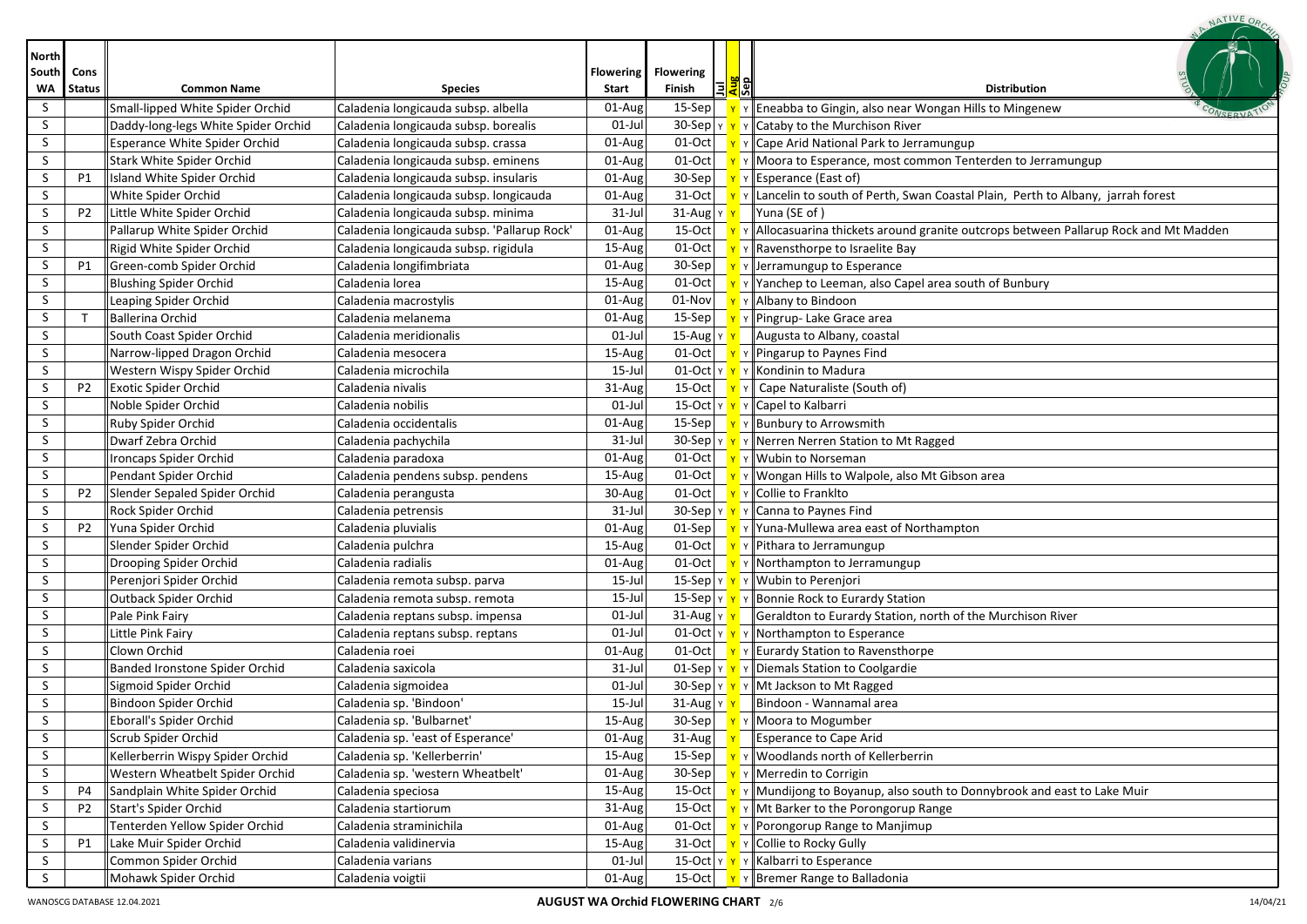|                             |                       |                                  |                                    |                                  |                               |                     | NATIVE OR                                                                                        |
|-----------------------------|-----------------------|----------------------------------|------------------------------------|----------------------------------|-------------------------------|---------------------|--------------------------------------------------------------------------------------------------|
| <b>North</b><br>South<br>WΑ | Cons<br><b>Status</b> | <b>Common Name</b>               | <b>Species</b>                     | <b>Flowering</b><br><b>Start</b> | <b>Flowering</b><br>Finish    | lョ <mark>身</mark> 엛 | <b>Distribution</b>                                                                              |
| S                           | $\mathsf T$           | Kalbarri Spider Orchid           | Caladenia wanosa                   | 01-Aug                           | 15-Sep                        |                     | Y Mullewa to Kalbarri                                                                            |
| S.                          | $\mathsf{T}$          | William's Spider Orchid          | Caladenia williamsiae              | 15-Jul                           |                               |                     | 01-Sep $\ $ $\mathbf{y}$ $\ $ $\mathbf{y}$ $\ $ Near Brookton and Chinocup                       |
| S.                          |                       | Northern Sandplain Spider Orchid | Caladenia x coactescens            | 01-Aug                           | 30-Sep                        |                     | $\mathbf{v}$ v Dongara to Jurien Bay, coastal                                                    |
| S.                          |                       | Prisoner Orchid                  | Caladenia x ericksoniae            | 15-Aug                           | 15-Oct                        |                     | γ   Bolgart to Katanning                                                                         |
| S.                          |                       | Dark-tipped Spider Orchid        | Caladenia x exoleta                | 01-Aug                           | 31-Oct                        |                     | Y Y Paynes Find to Norseman                                                                      |
| S                           | P1                    | Ornate Spider Orchid             | Caladenia x hopperi                | 15-Aug                           | $15-Sep$                      |                     | $\mathbf{v}$ $\mathbf{v}$ Near Pithara to west of Miling                                         |
| S                           |                       | Spectacular Spider Orchid        | Caladenia x spectabilis            | 15-Aug                           | 31-Oct                        |                     | $\mathbf{y}$ $\mathbf{y}$ Kalbarri to Esperance                                                  |
| S.                          |                       | <b>Tinged Spider Orchid</b>      | Caladenia x suffusa                | 01-Aug                           | 31-Oct                        |                     | Y Y Murchison River to Mt Ragged                                                                 |
| S                           | P4                    | Shy Spider Orchid                | Caladenia x triangularis           | 01-Aug                           | 31-Oct                        |                     | <b>Y</b> Y Kalbarri to Esperance                                                                 |
| S                           |                       | Delicate Spider Orchid           | Caladenia x tryphera               | 01-Aug                           | 30-Sep                        |                     | $\mathbf{y}$ $\mathbf{y}$ Holt Rock to Grasspatch                                                |
| S.                          |                       | Primrose Spider Orchid           | Caladenia xantha                   | 01-Jul                           |                               |                     | 01-Sep $\ v\ $ $\ v\ $ Mogumber to Kendenup, occ. Darling Scarp to the Swan Coastal Plain        |
| S.                          | $\top$                | Mallee Beard Orchid              | Calochilus pruinosus               | 31-Aug                           | $01-Oct$                      |                     | $\mathbf{v}$ $\mathbf{v}$ Hopetoun to Eyre on the Great Australian Bight                         |
| S                           |                       | Sandhill Helmet Orchid           | Corybas despectans                 | $01-Jul$                         |                               |                     | 01-Sep $\ v\ $ $\ v\ $ Israelite Bay to Bunbury                                                  |
| S                           | P4                    | Crystal Helmet Orchid            | Corybas limpidus                   | 01-Jul                           |                               |                     | 01-Sep $\sqrt{\mathbf{y} \cdot \mathbf{y}}$ $\sqrt{\mathbf{w}}$ Walpole to Thomas River, coastal |
| S                           |                       | Common Helmet Orchid             | Corybas recurvus                   | 01-Jun                           | $01-Sep$ $v$ $v$              |                     | Y Gingin to Albany                                                                               |
| S                           |                       | <b>Busselton Helmet Orchid</b>   | Corybas intuta                     | 01-Jul                           | 31-Aug Y Y                    |                     | Busselton area                                                                                   |
| S                           |                       | <b>Busselton Helmet Orchid</b>   | Corybas sp. 'Hamersley Inlet'      | $01$ -Jul                        | $31$ -Aug $\sqrt{Y}$          |                     | Busselton area                                                                                   |
| S                           |                       | Dainty Blue Orchid               | Cyanicula amplexans                | 01-Aug                           | $01-Oct$                      |                     | <b>Y</b> Y North of Kalbarri to Norseman                                                         |
| S                           |                       | Western Tiny Blue Orchid         | Cyanicula aperta                   | 01-Aug                           | 01-Oct                        |                     | Y Dumbleyung to Mt Ragged                                                                        |
| S                           | P3                    | Fragrant China Orchid            | Cyanicula fragrans                 | 15-Aug                           | 30-Sep                        |                     | Y   Mt Magnet to Beacon                                                                          |
| S.                          |                       | <b>Blue China Orchid</b>         | Cyanicula gemmata                  | 01-Aug                           | 01-Nov                        |                     | Y Kalbarri to Israelite Bay                                                                      |
| S                           |                       | Silky Blue Orchid                | Cyanicula sericea                  | 01-Aug                           | 01-Oct                        |                     | Y Esperance to Jurien Bay                                                                        |
| S                           |                       | Northern China Orchid            | Cyanicula sp. 'northern'           | 01-Aug                           | 31-Aug                        |                     | Heathland between Badgingarra and Dongara                                                        |
| S                           |                       | Midge Orchid                     | Cyrtostylis huegelii               | 01-Jul                           |                               |                     | 30-Sep $\ $ $\mathbf{v}$ $\ $ $\mathbf{v}$ $\ $ Kalbarri to east of Esperance                    |
| S                           |                       | Mosquito Orchid                  | Cyrtostylis robusta                | 15-Jun                           | $31$ -Aug $\vert$ Y           |                     | Perth to Israelite Bay, also north of Esperance                                                  |
| S                           |                       | Cape Mosquito Orchid             | Cyrtostylis sp. 'Cape Naturaliste' | 01-Aug                           | $30-$ Sep                     |                     | Dunsborough to Conto Beach, Leeuwin Naturaliste Ridge                                            |
| N                           |                       | Native dendrobium                | Dendrobium dicuphum                | 01-Jun                           | $31$ -Aug $\vert$ Y           |                     | Liverpool River in NT to Kimberley region, WA                                                    |
| S                           |                       | Western Wheatbelt Donkey Orchid  | Diuris brachyscapa                 | $01$ -Jul                        |                               |                     | 30-Sep  Y   Y   York, Tenterden to Ravensthorpe, mainly east of Albany Hwy                       |
| S.                          | P <sub>2</sub>        | Short-nosed Donkey Orchid        | Diuris brevis                      | 30-Jul                           | 30-Sep $\vert \text{Y} \vert$ |                     | Y Perth (South of)                                                                               |
| S.                          |                       | South Coast Donkey Orchid        | Diuris brockmanii                  | 15-Jun                           | $01$ -Aug $\vert$ Y           |                     | Munglinup to Denmark                                                                             |
| S                           |                       | Winter Donkey Orchid             | Diuris brumalis                    | 15-Jun                           | $31$ -Aug $\vert$ Y           |                     | Perth to Collie                                                                                  |
| S                           |                       | Sedge-loving Donkey Orchid       | Diuris carecta                     | 15-Aug                           | $01-Oct$                      |                     | Y Binnu to Nerren Nerren Sta, N of Murchison River and inland to E Yuna NR                       |
| S                           |                       | Spectacled Donkey Orchid         | Diuris conspicillata               | 01-Aug                           | $30-Sep$                      |                     | <b>Y</b> Y Esperance area                                                                        |
| S                           |                       | Common Donkey Orchid             | Diuris corymbosa                   | 01-Aug                           |                               |                     | 31-Oct $\mathbf{v}$ $\mathbf{v}$ $\mathbf{F}$ $\mathbf{v}$ Gingin to Bunbury, inland to Brookton |
| $\varsigma$                 |                       | Kemerton Donkey Orchid           | Diuris cruenta                     | 15-Aug                           |                               |                     | 30-Sep $\mathbf{v}$ $\mathbf{v}$ Lake Clifton to Capel, near coastal areas                       |
| S                           |                       | Common Bee Orchid                | Diuris decrementa                  | 15-Aug                           | 30-Sep                        |                     | $\mathbf{v}$ $\mathbf{v}$ Perth (North of) to Esperance (East of)                                |
| S.                          |                       | Yellow Granite Donkey Orchid     | Diuris hazeliae                    | 01-Aug                           | 30-Sep                        |                     | Paynes Find to Balladonia                                                                        |
| S.                          |                       | Green Range Donkey Orchid        | Diuris littoralis                  | $01$ -Jul                        | $01-Sep$ $y$ $y$              |                     | $\mathbf{v}$ Denmark to Esperance, coastal and near coastal                                      |
| S.                          |                       | Pansy Orchid                     | Diuris magnifica                   | 01-Aug                           | $01-Oct$                      |                     | Y Mandurah to Lancelin                                                                           |
| S                           |                       | Northern Coastal Donkey Orchid   | Diuris oraria                      | 15-Jul                           | $31$ -Aug $\vert$ Y $\vert$   |                     | Kalbarri to north of the Zuytdorp Cliffs                                                         |
| S.                          |                       | Pale Donkey Orchid               | Diuris pallescens                  | 15-Aug                           | $30-Sep$                      |                     | Y Moora to Mingenew                                                                              |
| S.                          |                       | Yalgorup Donkey Orchid           | Diuris porphyrochila               | 31-Aug                           | $01-Oct$                      |                     | Y Mandurah to Bunbury (possibly to Margaret River)                                               |
| S.                          |                       | Small-flowered Donkey Orchid     | Diuris porrifolia                  | 31-Jul                           |                               |                     | 30-Sep $\ v\ $ $\ v\ $ Perth to Boyup Brook, between Albany Hwy and SW Hwy                       |
| S.                          |                       | Beautiful Donkey Orchid          | Diuris pulchella                   | 15-Jul                           |                               |                     | 30-Sep   Y   Y   Salmon Gums, Esperance to Balladonia                                            |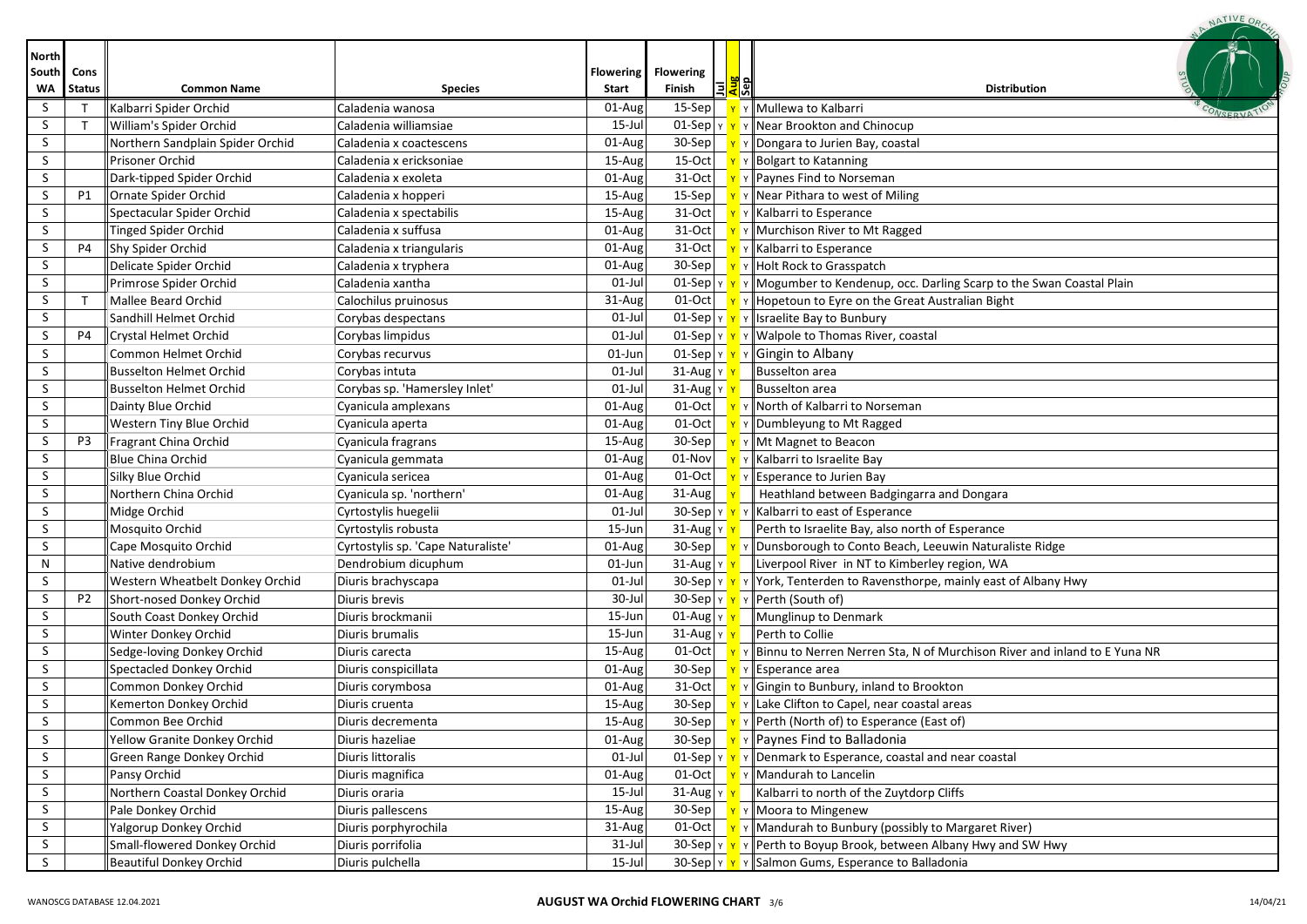|                       |                |                                  |                                     |                  |                                         |              | NATIVE OR                                                                                                                           |
|-----------------------|----------------|----------------------------------|-------------------------------------|------------------|-----------------------------------------|--------------|-------------------------------------------------------------------------------------------------------------------------------------|
| <b>North</b><br>South | Cons           |                                  |                                     | <b>Flowering</b> | <b>Flowering</b>                        |              |                                                                                                                                     |
| WA                    | <b>Status</b>  | <b>Common Name</b>               | <b>Species</b>                      | <b>Start</b>     | Finish<br>EI                            | das<br>Sep   | <b>Distribution</b>                                                                                                                 |
| S                     | <b>P4</b>      | Mini Donkey Orchid               | Diuris recurva                      | $01$ -Jul        | $31-Au$ g<br>Y                          |              | Badgingarra to Kalbarri                                                                                                             |
| S                     |                | Dainty Donkey Orchid             | Diuris refracta                     | 31-Jul           | $01-Sep$ $y$ $y$                        |              | Y Bindoon to Northampton                                                                                                            |
| S                     |                | Northampton Bee Orchid           | Diuris segregata                    | 01-Aug           | $01-Sep$                                |              | Y Eneabba to Kalbarri                                                                                                               |
| S                     |                | Northern Bee Orchid              | Diuris septentrionalis              | 15-Aug           | 15-Sep                                  |              | Y Regans Ford to Kalbarri                                                                                                           |
| S                     |                | Northampton Donkey Orchid        | Diuris sp. 'Augusta'                | $01-Aug$         | $15-Sep$                                |              | Y Geralton to Kalbarri                                                                                                              |
| S                     |                | Rock-Loving Donkey Orchid        | Diuris sp. 'Scaddan'                | $01$ -Jul        |                                         |              | 01-Sep $\  \mathbf{v} \  \mathbf{v} \ $ Scaddan to Hyden                                                                            |
| S                     |                | Little Williams Donkey Orchid    | Diuris sp. 'Williams'               | 01-Aug           | $01-Sep$                                |              | <b>Y</b> Y Williams area                                                                                                            |
| S                     |                | Mottled Donkey Orchid            | Diuris suffusa                      | 31-Aug           |                                         |              | 30-Sep   <u>Y</u> Y Bencubbin, Trayning, Wyalkatchem to Koorda                                                                      |
| S                     |                | Arrowsmith Pansy Orchid          | Diuris tinkeri                      | $31$ -Jul        |                                         |              | 30-Sep $\ v\ $ $\ v\ $ Yanchep to Geraldton                                                                                         |
| S                     |                | Kneeling Hammer Orchid           | Drakaea concolor                    | 01-Aug           | 30-Sep $\vert \ \vert \mathbf{v} \vert$ |              | v    Watheroo to Kalbarri                                                                                                           |
| S                     |                | King-in-his-carriage             | Drakaea glyptodon                   | 15-Aug           |                                         |              | 31-Oct $\mathbf{v} \times \mathbf{F}$ Freabba to Esperance                                                                          |
| S                     |                | Slender Hammer Orchid            | Drakaea gracilis                    | 01-Aug           | $31-Oct$                                |              | <b>Y</b> Y Bindoon to Bremer Bay                                                                                                    |
| S                     |                | Warty Hammer Orchid              | Drakaea livida                      | 15-Aug           | $15$ -Oct                               |              | Y Y Fitzgerald River National Park to Watheroo                                                                                      |
| S                     |                |                                  | Drakaea sp. 'coastal plain'         | 01-Aug           | 31-Oct                                  |              | Y Heathy open forest on the coastal plain south of Perth                                                                            |
| S                     |                | Purple Enamel Orchid             | Elythranthera brunonis              | 01-Aug           | 01-Nov                                  |              | Y Kalbarri to Israelite Bay                                                                                                         |
| S                     |                | Sugar Orchid                     | Ericksonella saccharata             | 01-Aug           | 30-Sep                                  |              | Y Paynes Find to Israelite Bay                                                                                                      |
| S                     | P <sub>2</sub> | Round-leaf Pink Bunny Orchid     | Eriochilus scaber subsp. orbifolius | $01$ -Jul        | $31$ -Aug Y Y                           |              | <b>Walpole</b>                                                                                                                      |
| S                     |                | Pink Bunny Orchid                | Eriochilus scaber subsp. scaber     | $01$ -Jul        |                                         |              | 01-Sep $\ v\ $ $\ v\ $ Jurien Bay to Cape Arid National Park                                                                        |
| N                     | P3             | Kimberley grass orchid           | Eulophia bicallosa                  | 01-Aug           | 31-Decl                                 | $\mathbf{Y}$ | Y Kimberley region, King Leopold Range to Kalumburu                                                                                 |
| S                     |                | Slender Mignonette Orchid        | Microtis eremaea                    | 31-Aug           | 31-Oct                                  |              | Y Balladonia to Cue                                                                                                                 |
| S                     |                | Common Mignonette Orchid         | Microtis media subsp. media         | 30-Aug           | $31$ -Jan                               |              | <mark>Y</mark> Y Shark Bay to Eyre                                                                                                  |
| S                     |                | Dark Mignonette Orchid           | Microtis orbicularis                | $31-Aug$         | 31-Dec                                  |              | Y Dongara to Cape le Grand, east of Esperance                                                                                       |
| S                     |                | Flying Duck Orchid               | Paracaleana nigrita                 | 01-Aug           |                                         |              | 31-Oct $\mathbf{v}$ $\mathbf{v}$ <b>Eneabba to Esperance</b>                                                                        |
| S                     |                | Smooth-billed Duck Orchid        | Paracaleana terminalis              | 01-Aug           |                                         |              | 15-Sep $\ \mathbf{v}\ $ Lake Pinjarega to Nerren Nerren Station, north of Murchison River; and Wongan Hills                         |
| S                     |                | <b>Blue Fairy Orchid</b>         | Pheladenia deformis                 | 31-May           |                                         |              | 31-Oct $\ v\ $ $\ v\ $ Murchison River to Israelite bay                                                                             |
| S                     |                | Tall Leek Orchid                 | Prasophyllum elatum                 | 15-Aug           |                                         |              | 01-Nov $\mathbf{v}$ $\mathbf{v}$ $\mathbf{v}$ Kalbarri to Israelite Bay                                                             |
| S.                    |                | Fringed Leek Orchid              | Prasophyllum fimbria                | $01$ -Jun        |                                         |              | 30-Sep   Y   Y   Kalbarri to Esperance                                                                                              |
| S.                    |                | Little Laughing Leek Orchid      | Prasophyllum gracile                | $01$ -Jul        |                                         |              | 31-Oct $\mathbf{v} \times \mathbf{v}$ Y Shark Bay to Eyre                                                                           |
| S                     |                | Yawning Leek Orchid              | Prasophyllum hians                  | 31-Aug           |                                         |              | 15-Nov $\mathbf{v}$ $\mathbf{v}$ Pongara to Israelite Bay                                                                           |
| S                     |                | <b>Inland Leek Orchid</b>        | Prasophyllum macrotys               | 01-Aug           |                                         |              | 31-Oct $\mathbf{v} \times \mathbf{k}$ Y Kalbarri to Lake King                                                                       |
| S                     |                | Autumn Leek Orchid               | Prasophyllum parvifolium            | $01$ -Jun        | 15-Aug γ <mark>γ</mark>                 |              | Eneabba to Manjimup, also scattered populations to Mt Ragged                                                                        |
| S                     |                | Frilled Leek Orchid              | Prasophyllum sargentii              | 15-Aug           |                                         |              | 01-Oct $\mathbf{v}$ $\mathbf{v}$ Kalbarri to Israelite Bay                                                                          |
| S                     |                | Rare Leek Orchid                 | Prasophyllum sp. 'Brookton Highway' | 01-Aug           |                                         |              | 15-Sep $\mathbf{v}$ $\mathbf{v}$ Armadale to Brookton                                                                               |
| S                     |                | Crowded Leek Orchid              | Prasophyllum sp. 'crowded'          | 01-Aug           |                                         |              | 15-Oct $\mathbf{v}$ $\mathbf{v}$ Perth to Ravensthorpe                                                                              |
| S.                    |                | Coastal Short Eared Snail Orchid | Pterostylis actites                 | $21$ -Jul        |                                         |              | 15-Sep $\ v\ $ $\gamma$ $\ $ Perth to Israelite Bay                                                                                 |
| S                     |                | Shy Greenhood                    | Pterostylis allantoidea             | 01-Aug           | $30-Sep$                                |              | Y Between Coolgardie, Ravensthorpe and Israelite Bay                                                                                |
| S                     |                | Helena River Snail Orchid        | Pterostylis angulata                | 21-Aug           | $30-Oct$                                |              | $\parallel$ W of York to Waroona; in seasonally moist areas on slopes to streams and winter wet flats                               |
| S                     |                | Varicoloured Banded Greenhood    | Pterostylis arbuscula               | $01$ -Jun        | $31$ -Aug   Y                           |              | Ravensthorpe, Brookton to north of Merredin with a disjunct population at Toolina Cove                                              |
| S                     |                | Crowded Banded Greenhood         | Pterostylis atrosanguinea           | $01$ -Jun        | 30-Sep $\vert$ Y $\vert$ Y              |              | Y Katanning to Wongan Hills                                                                                                         |
| S                     |                | <b>Bird Orchid</b>               | Pterostylis barbata                 | $31$ -Jul        |                                         |              | 30-Sep $\vert \mathbf{v} \vert \mathbf{v} \vert$ Plindoon to Albany                                                                 |
| S                     |                | Dwarf Shell Orchid               | Pterostylis brevichila              | $01$ -Jul        |                                         |              | 30-Sep $ v $ $\mathbf{v}$ $\mathbf{v}$ $\mathbf{v}$ Hyden to Mt Ragged, also west of Woodanilling                                   |
| S                     |                | <b>Short Eared Snail Orchid</b>  | Pterostylis brevisepala             | $21$ -Jul        |                                         |              | 07-Sep $\left  \frac{y}{x} \right $ $\left  \frac{y}{y} \right $ Perth to Lancelin, near coastal areas                              |
| S                     |                | Giant Snail Orchid               | Pterostylis brunneola               | 15-Aug           | $30-Sep$ $v$                            |              | Y Lake Toolibin area                                                                                                                |
| S                     |                | Cupped Banded Greenhood          | Pterostylis concava                 | $01$ -Jun        | $31$ -Aug $\frac{y}{x}$                 |              | Bindoon to Mt Barker, also near Thomas River east of Esperance                                                                      |
| S                     |                | Darling Range Banded Greenhood   | Pterostylis crebriflora             | $01$ -Jul        |                                         |              | 30-Sep $\  \mathbf{v} \ ^2$ $\  \mathbf{v} \ ^2$ Darling Range near Perth with some scattered occurrences on the Swan Coastal plain |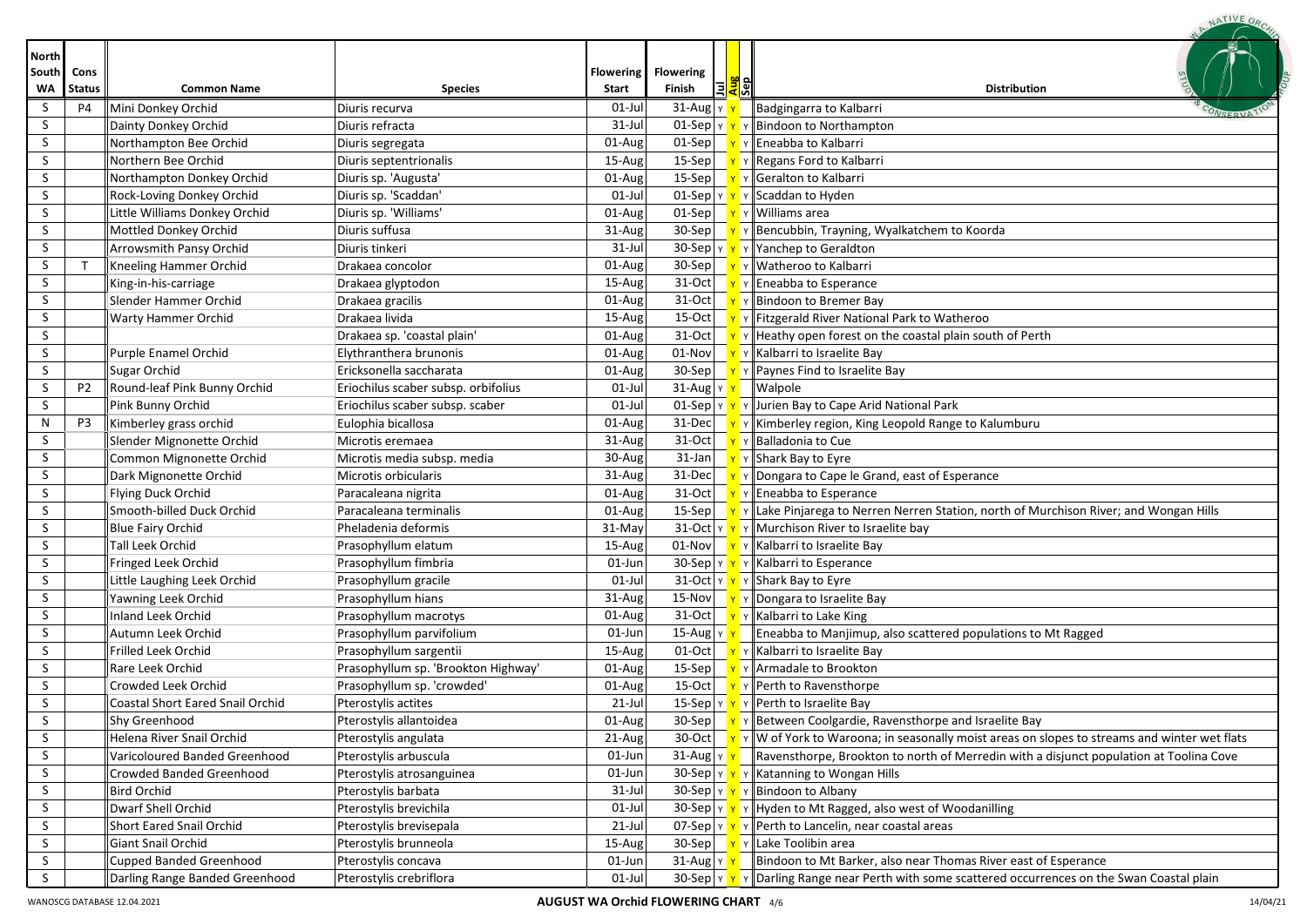| <b>North</b><br>South<br>WΑ | Cons<br><b>Status</b> | <b>Common Name</b>                   | <b>Species</b>                      | <b>Flowering</b><br><b>Start</b> | <b>Flowering</b><br>Finish<br>l∃l         | <b><u>any</u></b><br><b>Distribution</b>                                                  |
|-----------------------------|-----------------------|--------------------------------------|-------------------------------------|----------------------------------|-------------------------------------------|-------------------------------------------------------------------------------------------|
| S.                          |                       | Slender Snail Orchid                 | Pterostylis crispula                | $01$ -Jul                        | $01$ -Oct $\vert$ Y $\vert$ Y             | Y Perth to Albany, inland in higher rainfall areas with disjunct population at Banks Rock |
| S.                          |                       | <b>Robust Snail Orchid</b>           | Pterostylis dilatata                | 15-May                           | $31$ -Aug $\vert$ Y                       | Geraldton to Toolina Cove                                                                 |
| S.                          |                       | Thick-sepaled Snail Orchid           | Pterostylis ectypha                 | 01-Aug                           | $30-Sep$ $v$                              | Y Gillingara to Walpole                                                                   |
| S.                          |                       | Red-sepalled Snail Orchid            | Pterostylis erubescens              | $31$ -Jul                        | $30-$ Sep $\vert \text{y} \vert \text{y}$ | Y Mandurah to Albany                                                                      |
| S                           |                       | <b>Exserted Rufous Greenhood</b>     | Pterostylis exserta                 | 31-Aug                           | $31-Oct$                                  | Y Eneabba to Hyden                                                                        |
| S                           | P <sub>3</sub>        | Plumed Bird Orchid                   | Pterostylis faceta                  | $01$ -Aug                        | $30-Sep$                                  | Y Munglinup to Israelite Bay                                                              |
| S                           |                       | Dwarf Bird Orchid                    | Pterostylis galgula                 | 01-Aug                           | $30-Sep$                                  | Eurardy Station to Peak Charles                                                           |
| S.                          |                       | <b>Clubbed Snail Orchid</b>          | Pterostylis glebosa                 | 15-Aug                           | 30-Nov                                    | Y Eneabba to Walpole                                                                      |
| S.                          |                       | Long Sepaled Snail Orchid            | Pterostylis gracillima              | $15$ -Aug                        | $01-Oct$                                  | Y Denmark to Windy Harbour                                                                |
| S                           |                       | Ravensthorpe Snail Orchid            | Pterostylis grossa                  | $01$ -Aug                        | $30-Sep$                                  | Y Stirliing Range to Esperance                                                            |
| S.                          |                       | Red-veined Shell Orchid              | Pterostylis hamiltonii              | 15-May                           | 15-Aug $\vert$ Y                          | Toodyay to Stirling Range                                                                 |
| S                           | P <sub>2</sub>        | Herberle's Bird Orchid               | Pterostylis heberlei                | 15-Aug                           | 15-Oct $\vert \hspace{0.1cm} \vert$       | Y Gull Rock to Denmark                                                                    |
| S.                          |                       | Southwest Granite Snail Orchid       | Pterostylis jacksonii               | $15$ -Jul                        | 15-Sep γ <mark>γ</mark>                   | Y   Walpole area                                                                          |
| S                           |                       | Karri Snail Orchid                   | Pterostylis karri                   | 01-Aug                           | 01-Nov                                    | Y Margaret River to Walpole                                                               |
| S.                          |                       | Lort River Snail Orchid              | Pterostylis lortensis               | 01-Aug                           | $30-Sep$                                  | Boxwood Hill to Israelite bay                                                             |
| S                           | P1                    | Large-hooded Rufous Greenhood        | Pterostylis macrocalymma            | 15-Aug                           | $15-Oct$                                  | Galena Bridge on the Murchison River to Kalbarri                                          |
| S.                          |                       | Southern Thick-sepalled Snail Orchid | Pterostylis meridionalis            | 01-Aug                           | 30-Sep                                    | Y Cape Arid to Esperance                                                                  |
| S.                          |                       | Small Rosette Snail Orchid           | Pterostylis microphylla             | $01$ -Aug                        | $31-Oct$                                  | Y Augusta to Albany                                                                       |
| S                           |                       | Midget Greenhood                     | Pterostylis mutica                  | $15$ -Jul                        | 15-Oct YY                                 | Y    Wongan Hills to the SA border                                                        |
| S.                          |                       | Round Sepalled Greenhood             | Pterostylis orbiculata              | 15-Jun                           | $31$ -Aug $\vert$ Y                       | N of Geraldton to Bunbury, 150 kms inland; scattered between Mt Barker and Ravensthorpe   |
| S                           |                       | Fawn Snail Orchid                    | Pterostylis parva                   | $01$ -Jul                        | $31$ -Aug $\vert$ Y                       | Stirling Range to Israelite Bay and inland to Southern Cross                              |
| S.                          |                       | Broad-petalled Snail Orchid          | Pterostylis platypetala             | 15-Jun                           | 15-Aug $\vert$ Y                          | Kalbarri to Brookton                                                                      |
| S                           | P <sub>2</sub>        | Mount Many Peaks snail               | Pterostylis polyphylla              | 01-Aug                           | $15-Sep$                                  | Y Mount Manypeaks                                                                         |
| S                           |                       | Mehinup Bird Orchid                  | Pterostylis precatoria              | 31-Aug                           | 30-Sep                                    | Y Denmark to Walpole                                                                      |
| S.                          |                       | <b>Tall Snail Orchid</b>             | Pterostylis pyramidalis             | 15-Aug                           | $15-Oct$                                  | Y Perth to Walpole                                                                        |
| S.                          |                       | Jug Orchid                           | Pterostylis recurva                 | $01$ -Aug                        | $15-Oct$                                  | Y Geraldton to Israelite Bay                                                              |
| S.                          |                       | Curled-tongue Shell Orchid           | Pterostylis rogersii                | 01-Jun                           | $31$ -Aug $ v $                           | Binningup to Esperance, narrow coastal band                                               |
| S.                          |                       | Dark Banded Greenhood                | Pterostylis sanguinea               | 01-Jun                           | 30-Sep $\vert$ Y $\vert$ Y                | Y Mullewa to Toolinna Cove                                                                |
| S.                          |                       | Frog Greenhood                       | Pterostylis sargentii               | $01$ -Jul                        | $31$ -Oct $y$ $y$                         | Y Nerren Nerren Station to Israelite Bay                                                  |
| S                           | <b>P2</b>             |                                      | Pterostylis saxum                   | 01-Aug                           | $30-Sep$                                  | Y Stirling and Porongorup Ranges extending to Northcliffe                                 |
| S.                          |                       | Green-veined Shell Orchid            | Pterostylis scabra                  | 01-May                           | $31$ -Aug $\sqrt{ }$                      | Kalbarri to Esperance                                                                     |
| S                           |                       |                                      | Pterostylis scabrella               | $01$ -Aug                        | $15-Sep$                                  | Y Coastal strip beteween Margaret River and Albany                                        |
| S                           |                       | <b>Elegant Snail Orchid</b>          | Pterostylis scitula                 | $01$ -Aug                        | $30-Sep$                                  | Y Moora to Mogumber                                                                       |
| S                           |                       | Hairy Stemmed Snail Orchid           | Pterostylis setulosa                | $01$ -Jul                        | 30-Sep   γ <mark>  γ</mark>               | v North of State Barrier Fence on NW Coast Highway to Balladonia and west to Brookton     |
| S                           | Т                     | Northhampton Midget Greenhood        | Pterostylis sinuata                 | $15$ -Jul                        | $31$ -Aug $\vert$ Y                       | Northampton to Mt Gregory                                                                 |
| S                           |                       | <b>Bloated Snail Orchid</b>          | Pterostylis sp. 'bloated snail'     | 15-Aug                           | $01-Oct$                                  | Y Y Perth to Margaret River                                                               |
| S.                          |                       | Coastal Snail                        | Pterostylis sp. 'coastal snail'     | $01$ -Jul                        | 31-Aug   γ <mark>→</mark>                 | Bremer Bay to Israelite Bay                                                               |
| S.                          |                       | Fine-Sepaled Snail Orchid            | Pterostylis sp. 'fine sepals'       | $01$ -Aug                        | $30-Sep$                                  | Y Perth to Bindoon                                                                        |
| S.                          |                       | Limestone Snail Orchid               | Pterostylis sp. 'limestone'         | $01$ -Aug                        | $30-Sep$                                  | Y Yanchep to Dunsborough, growing in sand over limestone.                                 |
| S.                          |                       | Kalbarri Rufous Greenhood            | Pterostylis sp. 'Murchison'         | $15$ -Aug                        | $15-Oct$                                  | Y Kalbarri to Shark Bay                                                                   |
| S.                          |                       | Paynes Find Rufous Greenhood         | Pterostylis sp. 'Paynes Find'       | $15$ -Aug                        | $30-Sep$                                  | Wubin to Mt Magnet                                                                        |
| S.                          |                       | Skinny Snail Orchid                  | Pterostylis sp. 'skinny'            | $01$ -Aug                        | $30-Sep$                                  | Y Perth to Mt Barker                                                                      |
| S.                          |                       | Granite Loving Snail Orchid          | Pterostylis sp. 'southern granites' | $01$ -Aug                        | $30-Sep$                                  | Y   Manjimup to Hopetoun                                                                  |
| S                           |                       | Sparse Bird Orchid                   | Pterostylis sp. 'sparse'            | $01$ -Aug                        | $30-Sep$                                  | y Dardanup to Walpole                                                                     |

A. NATIVE ORCA